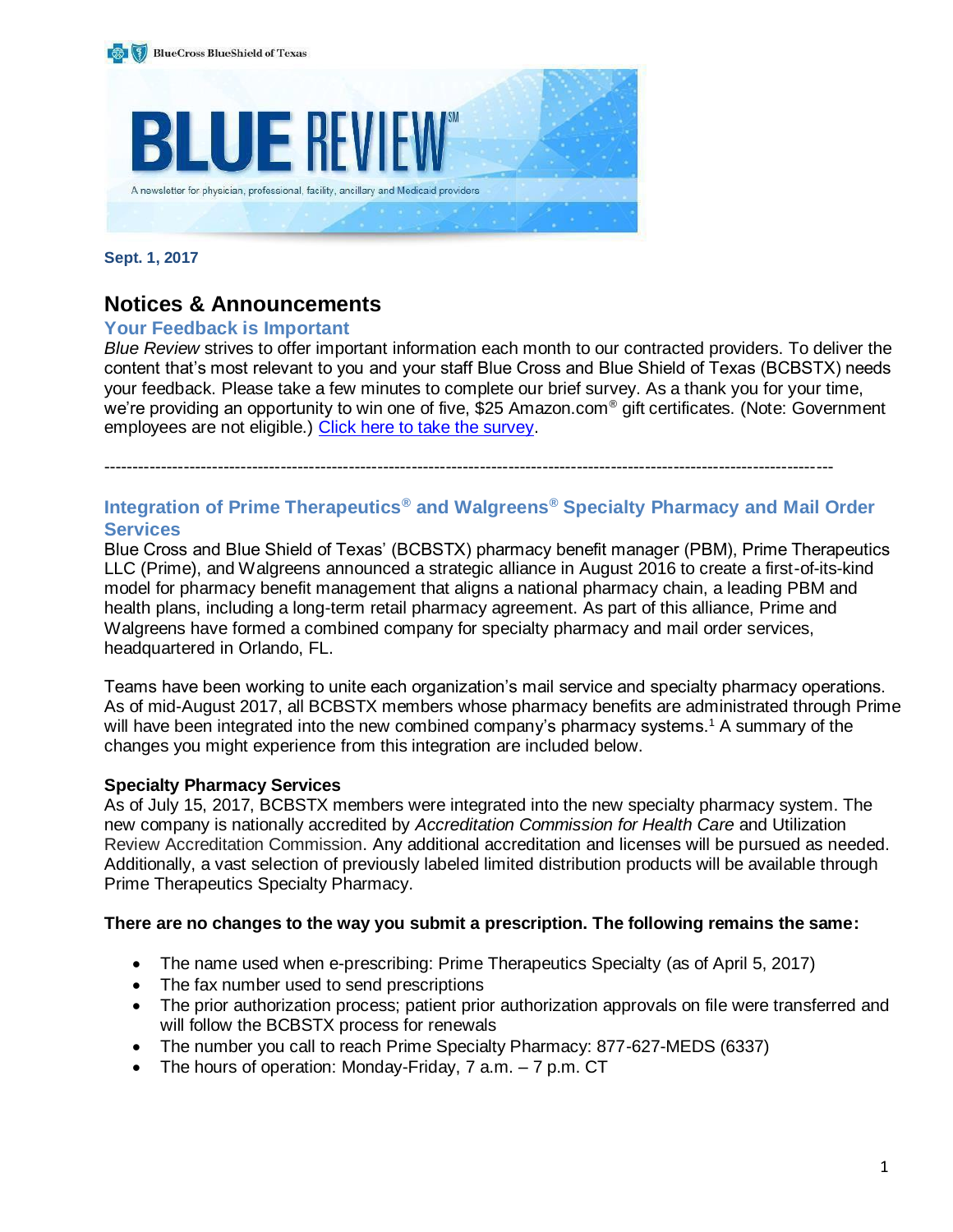**For prescriptions coming to your location, you may notice changes in Prime Therapeutics' communications and packaging, including:**

- The use of the Prime Specialty Pharmacy and Walgreens names/logos may both appear on the packing receipt, enclosed information sheets, stickers on the box, etc.
- Cooler/cooler packaging and the box holding the medicine may look different
- The label affixed to the front of the box may show a dispensing location other than Orlando, FL

#### **Mail Order Services**

Covered 90-day supply mail order prescriptions are being filled by "PrimeMail by Walgreens Mail Service" home delivery program as of Aug.18, 2017.

#### **There is a new way to submit a prescription electronically:**

• For patients with expired/no remaining refill prescriptions, you will need to provide a new prescription. If submitting this prescription electronically after Aug. 18, you will need to send it to Walgreens Mail Service in Tempe, AZ, or you can fax the prescription to 800-332-9581.

**Please Note:** Existing PrimeMail ePrescribing or fax methods you may currently be using can continue for the immediate future, but will be returned as "unable to fill" at some point later this year. Please take this opportunity to update any pharmacy information that may be stored in your patients' records. Also, if your patient has a current prior authorization approval on file, it was transferred over to the new mail order system and will follow the standard BCBSTX process for renewals.

Members with prescription history within the last 12-18 months were notified of the specialty pharmacy and/or mail order service changes. Full integration of all mail service and specialty pharmacy services are expected to be completed by the first quarter of 2018. More information about the new combined company, including the official name, will be shared in future *[Blue Review](https://www.bcbstx.com/provider/news/bluereview.html)* issues and/or in the [News and](https://www.bcbstx.com/provider/news/index.html)  [Updates](https://www.bcbstx.com/provider/news/index.html) section of the BCBSTX provider website.

If your patients have questions about their pharmacy benefits, please advise them to contact the Pharmacy Program number on their member ID card. Members may also visit bcbstx.com and log in to [Blue Access for Members](https://www.bcbstx.com/member)<sup>SM</sup> for a variety of online resources.

*<sup>1</sup> Members with Medicare Part D or Medicaid coverage transitioned to the new mail order services as of earlier this year.*

*Prime Therapeutics LLC is a pharmacy benefit management company. BCBSTX contracts with Prime Therapeutics to provide pharmacy benefit management and other related services. In addition, contracting pharmacies are*  contracted through Prime Therapeutics. The relationship between BCBSTX and contracting pharmacies is that of *independent contractors. BCBSTX, as well as several independent Blue Cross and Blue Shield Plans, has an ownership interest in Prime Therapeutics.* 

*Prime has entered into an agreement with Walgreens, an independently contracted pharmacy, to form a combined specialty pharmacy and mail order services company, owned by Prime and Walgreens.*

--------------------------------------------------------------------------------------------------------------------------------------------

## **Reminder: Become a BCBSTX HealthSelectSM of Texas Provider Today**

Are you currently providing or interested in providing health care services for Employees Retirement System of Texas (ERS) participants? ERS is utilizing the Blue Essentials<sup>SM</sup> network to support its custom Point of Service (POS) network for ERS HealthSelect of Texas<sup>sM</sup> and Consumer Directed HealthSelect<sup>sM</sup>. If you are not currently an active Blue Essentials network provider, you can apply for participation in Blue Essentials, as HealthSelect will access the Blue Essentials network. To ensure a seamless transition and have the optimum providers available, we are reaching out to increase awareness about this opportunity.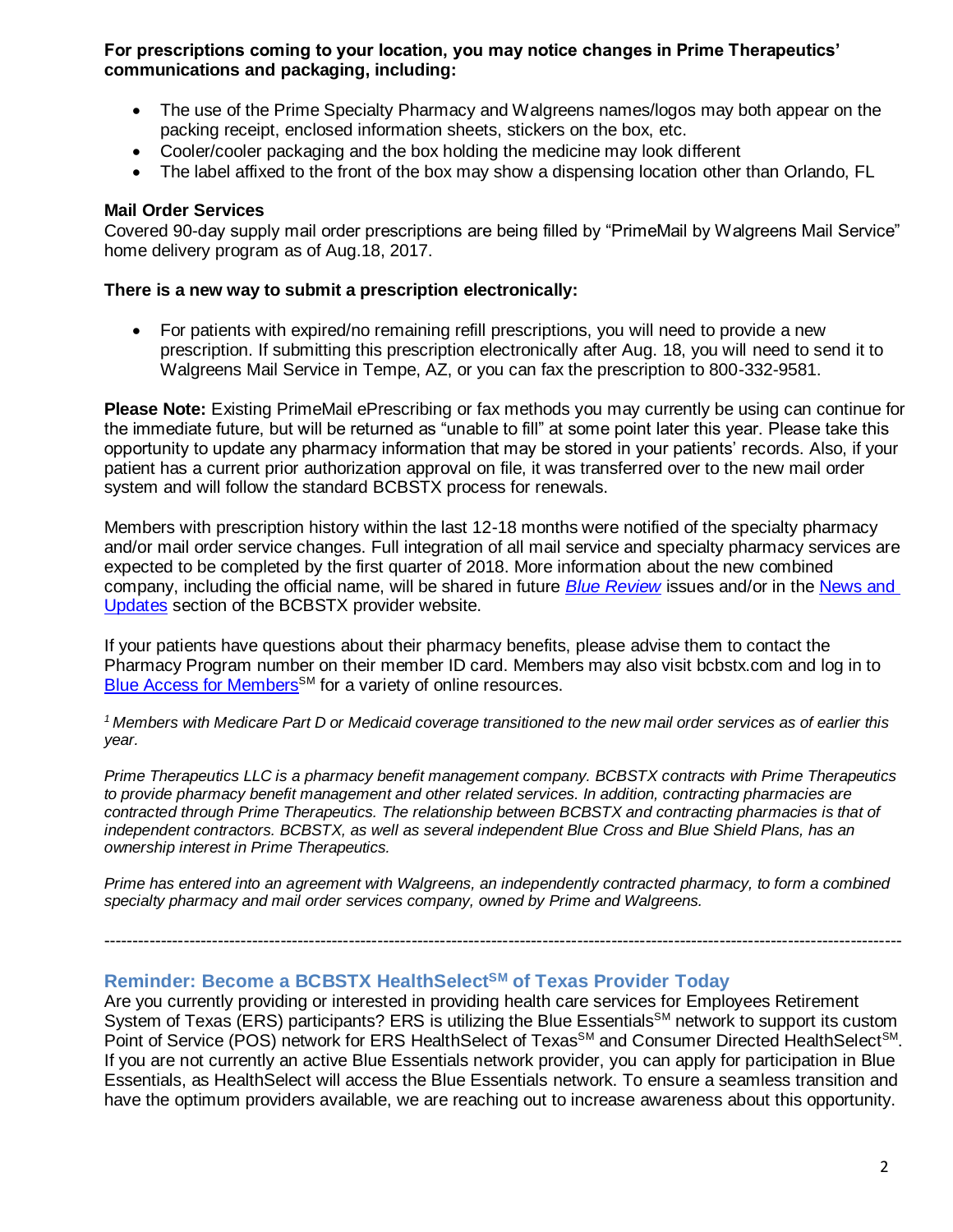ERS participants in the HealthSelect POS plan receive maximum benefits when care is provided or directed by an in-network Primary Care Provider. Participants have an out-of-network option available to them, but there could be a significant financial impact when utilizing out-of-network services.

To continue providing care to your ERS participants, we hope you will consider participating in our customized HealthSelect network. Please contact your local [Network Management office](https://www.bcbstx.com/provider/contact_us.html) to obtain an agreement to be a HealthSelect provider through the Blue Essentials network.

We value your participation in our existing networks and it is our earnest hope you consider being a part of the Blue Essentials network for the benefit of your current and future ERS patients.

--------------------------------------------------------------------------------------------------------------------------------------------

#### **Fee Schedule Updates Effective Oct. 1**

Blue Cross and Blue Shield of Texas (BCBSTX) will implement changes in the maximum allowable fee schedule used for Blue Choice PPOSM, Blue EssentialsSM, Blue PremierSM, Blue Advantage HMOSM and ParPlan effective Oct. 1, 2017. The changes include:

- The methodology used to develop the maximum allowable fee schedule for these plans will be based on 2017 Centers for Medicare and Medicaid Services (CMS) values as posted on their website for the services in which the BCBSTX reimbursement is based on CMS values.
- BCBSTX provides general reimbursement information policies, fee schedule request forms and fee schedule information on the [General Reimbursement Information](https://www.bcbstx.com/provider/gri/index.html) section of BCBSTX's [provider website.](https://www.bcbstx.com/provider/)
	- $\circ$  Reimbursement changes and updates will be posted under "Reimbursement Changes/Updates" in the Reimbursement Schedules section.
	- o The specific effective date will be noted for each change that is posted.
- The conversion factor for certain surgical codes may vary by place of service for ambulatory surgical center and outpatient hospital.
- Blue Choice PPO, Blue Essentials, Blue Premier and Blue Advantage HMO:
	- o Will consider the site of service where the service is performed.
	- $\circ$  The multiple procedure payment will be changing on the professional component of certain diagnostic imaging procedures. This change applies to services billed as professional component only or global for the procedures listed on the website. The highest priced procedure will be reimbursed at 100 percent of the allowable and each additional procedure – when performed during the same session on the same day – will be reimbursed at 95 percent (previously 75 percent) of the allowable.

--------------------------------------------------------------------------------------------------------------------------------------------

If you would like to request a sample of maximum allowable fees or if you have any questions, please contact your [Network Management office.](https://www.bcbstx.com/provider/contact_us.html)

**BCBSTX New Employer Group Plan – Employees Retirement System of Texas (ERS)** 

# **Effective Sept. 1, 2017**

We are excited to announce that Blue Cross and Blue Shield of Texas (BCBSTX) was awarded the sixyear contract for the Employees Retirement System of Texas (ERS) account, effective Sept. 1, 2017. ERS participants covered under HealthSelectSM of Texas and Consumer Directed HealthSelectSMbenefit plans will access care through the Blue EssentialsSM provider network in all 254 counties in Texas.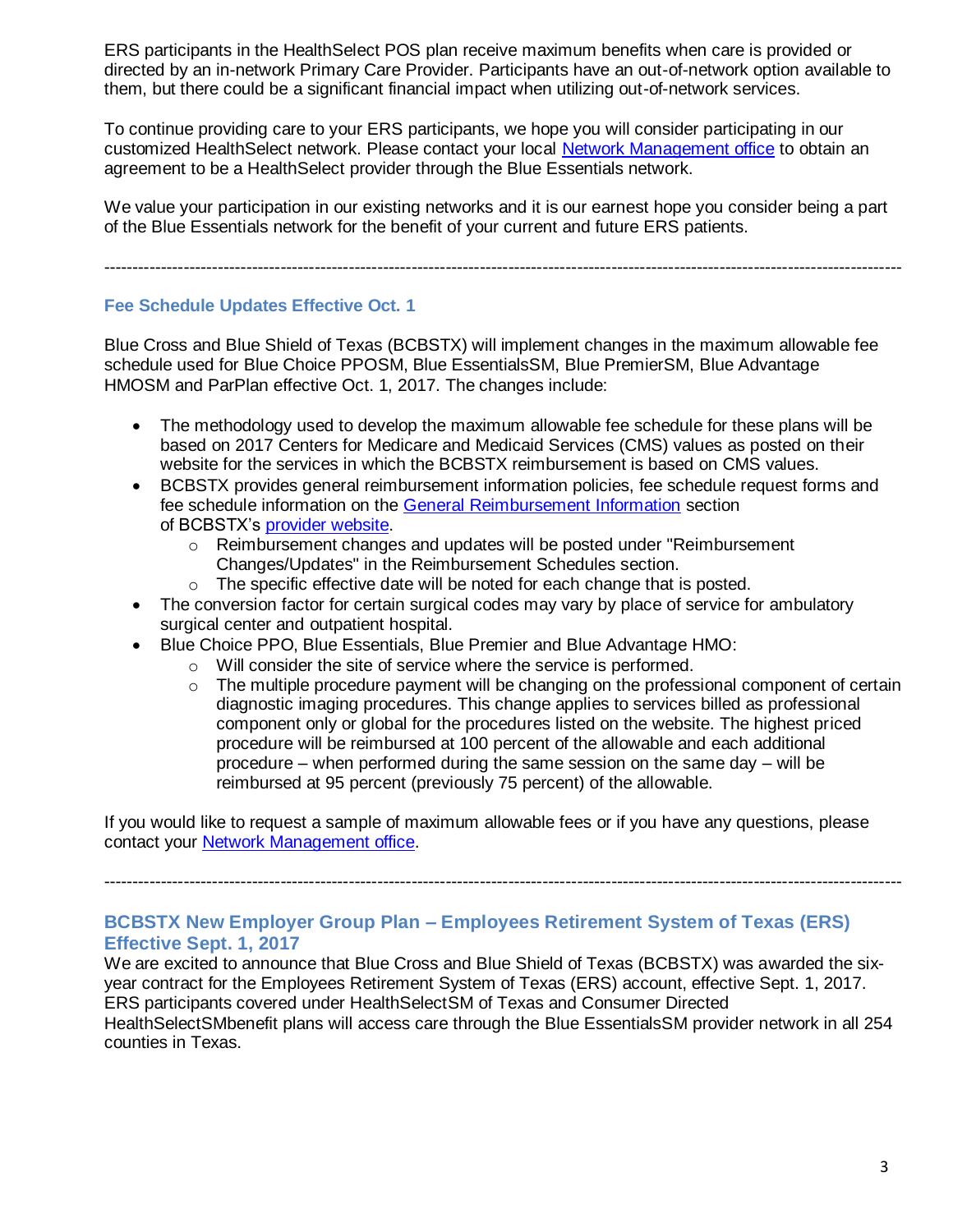## **ERS participant plan options:**

- 1. HealthSelect of Texas In-area (Texas)
	- Participants must select a primary care physician (PCP) participating in the Blue Essentials provider network and referrals are required to see Blue Essential providers for in-network benefits.
- 2. Consumer Directed HealthSelect In-area (Texas)
	- Consumer Directed HealthSelect participants have open access to providers in the Blue Essentials provider network for their in-network benefits. This plan does not require PCP selection and does not require referrals.

## **ERS participants can be identified through their BCBSTX ID card:**

- The plan names HealthSelect of Texas and Consumer Directed HealthSelect will be printed directly on the ID card
- ERS participants will have a unique Blue Essentials network ID labeled HME

Patient eligibility and benefits should be verified prior to every scheduled appointment. Eligibility and benefit quotes include participant verification, coverage status and other important information, such as applicable copayment, coinsurance and deductible amounts. It's strongly recommended that providers ask to see the participant's ID card for current information and photo ID to guard against medical identity theft. When services may not be covered, participants should be notified that they may be billed directly.

For a list of services that require prior authorization for ERS participants, refer to the ERS HealthSelect Prior Authorization/Notification/Referral Requirements List or ERS Consumer Directed Health Select Prior Authorization/Notification/Referral Requirements List on the [Clinical Resourcesp](https://www.bcbstx.com/provider/clinical/index.html)age of [BCBSTX's](https://www.bcbstx.com/provider/)  [provider website.](https://www.bcbstx.com/provider/)

In addition, BCBSTX has contracted with eviCoreTM healthcare (eviCore), an independent specialty medical benefits management company, to provide utilization management services for the prior authorization requirements outlined below. The requirements are also indicated on the HealthSelect or Consumer Directed HealthSelect Prior Authorization/Notification/Referral Requirements lists for ERS participants.

- Molecular and genomic testing
- Radiation oncology for all outpatient and office services
- Advanced radiology imaging
- Sleep studies and sleep durable medical equipment

# **To obtain prior authorization through eviCore you may use one of the following methods:**

- Use the [eviCore healthcare web portal,](https://www.evicore.com/pages/providerlogin.aspx) which is available 24/7. After a one-time registration, you can initiate a case, check status, review guidelines, view authorizations and eligibility, and more. The web portal is the quickest, most efficient way to obtain information.
- Call eviCore at 855-252-1117 toll-free between 6 a.m. -6 p.m. CT, Monday through Friday, and 9 a.m.-noon CT, Saturday, Sunday and legal holidays.

For all other services (not listed above) that require a referral and/or prior authorization, providers should refer to the telephone numbers on participants' ID cards, or physicians, professional providers and facilities contracted with BCBSTX can access [iExchange](https://www.bcbstx.com/provider/tools/iexchange_index.html)®. Go to iExchange to learn more or set up a new account.

Watch for additional information regarding ERS in future editions of [this newsletter](https://www.bcbstx.com/provider/news/bluereview.html) and on BCBSTX's [provider website.](https://www.bcbstx.com/provider/)

If you have any questions or if you need additional information, please contact your BCBSTX [Network](https://www.bcbstx.com/provider/contact_us.html)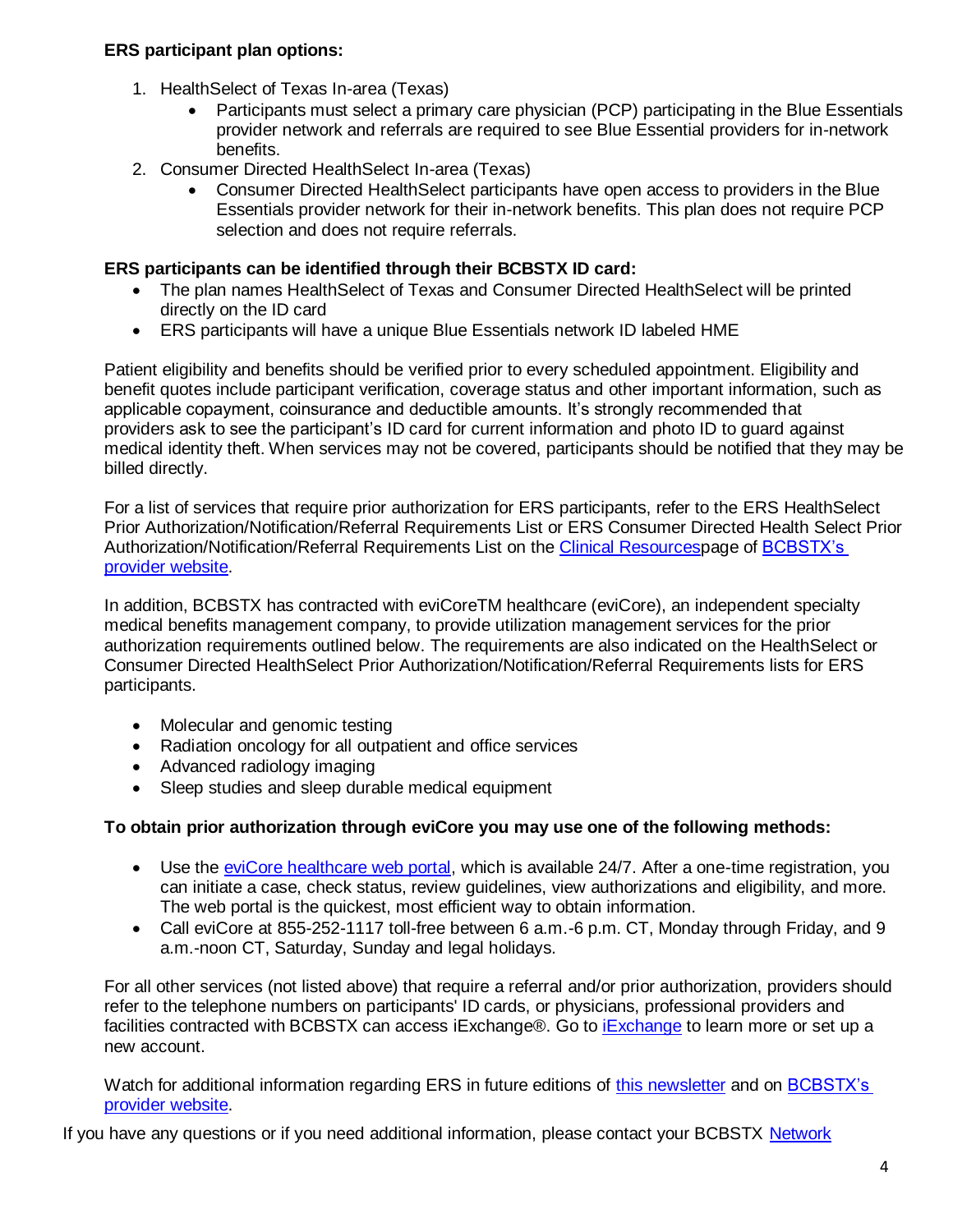#### [Management Representative.](https://www.bcbstx.com/provider/contact_us.html)

*eviCore is a trademark of eviCore health care, LLC, formerly known as CareCore, an independent company that provides utilization review for select health care services on behalf of BCBSTX.*

*iExchange is a trademark of Medecision, Inc., a separate company that offers collaborative health care management solutions for payers and providers. BCBSTX makes no endorsement, representations or warranties regarding any products or services offered by third-party vendors such as Medecision. If you have any questions about the products or services offered by such vendors, you should contact the vendor(s) directly.*

------------------------------------------------------------------------------------------------------------------------------------------

# **Claims & Eligibility**

#### **Changes to Billing and Documentation Information and Requirements**

Blue Cross and Blue Shield of Texas (BCBSTX) is implementing changes to clarify existing policies related to billing and documentation requirements for the following plans:

- **Blue ChoicePPOSM**
- **Blue Advantage HMOSM**
- **Blue EssentialsSM**
- **Blue PremierSM**
- **Blue Cross Medicare Advantage (PPO)SM**
- **Blue Cross Medicare Advantage (HMO)SM**

The policy changes below are effective **Sept. 15, 2017**. They are also reflected in the provider manuals found on the BCBSTX provider website at **[Standards and Requirements/Manuals](https://www.bcbstx.com/provider/gri/index.html) / Section E / Filing Claims**.

#### **Billing, Documentation and Requirements**

#### **Permissible Billing**

BCBSTX does not permit pass-through billing, splitting all-inclusive bills or under-arrangement billing. Billing practices where a provider or entity submits claims by or for another provider not otherwise addressed in the provider's agreement or in the policy are also not allowed.

#### **Pass-through Billing**

Pass-through billing occurs when the ordering physician, professional provider, facility or ancillary provider requests and bills for a service, but the service is not performed by the ordering physician, professional provider, facility or ancillary provider. The performing physician, professional provider, facility or ancillary provider is required to bill for the services they render unless otherwise approved by BCBSTX.

#### **BCBSTX does not consider the following scenarios to be pass-through billing:**

- The service of the performing physician, professional provider, facility or ancillary provider is performed at the place of service of the ordering physician or professional provider, and billed by the ordering physician or professional provider.
- The service is provided by an employee of a physician, professional provider, facility or ancillary provider (i.e., physician assistant, surgical assistant, advanced nurse practitioner, clinical nurse specialist, certified nurse midwife or registered first assistant who is under the direct supervision of the ordering physician or professional provider).
- The service is billed by the ordering physician or professional provider.

The following modifiers should be used by the supervising physician when he or she is billing for services rendered by a physician assistant (PA), advanced practice nurse (APN) or certified registered nurse first assistant (CRNFA):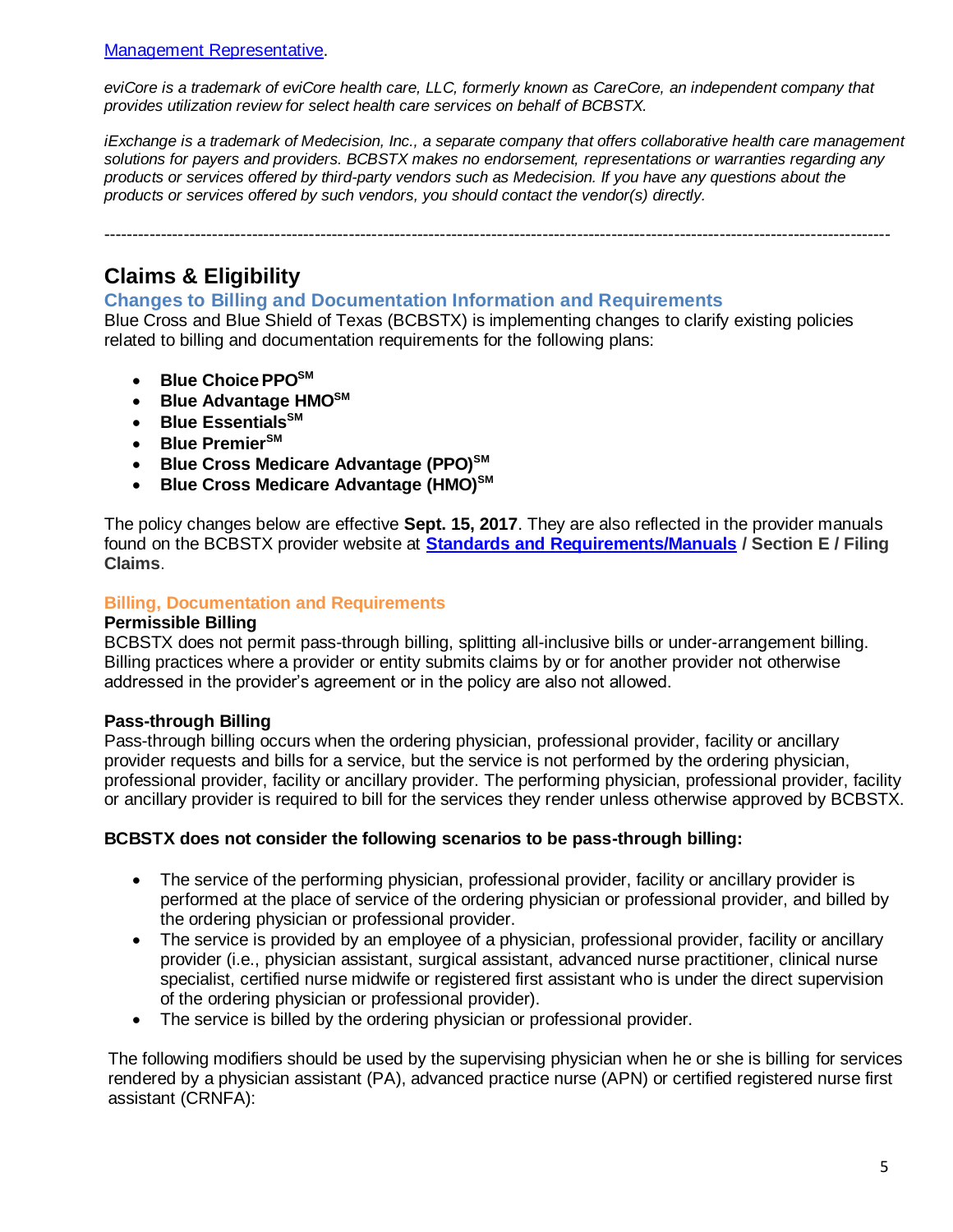- **AS modifier:** A physician should use the AS modifier when billing on behalf of a PA, APN or CRNFA, including their National Provider Identifier, for services provided when the PA, APN or CRNFA is acting as an assistant during surgery. The AS modifier should only be used if the PA, APN or CRNFA assists at surgery.
- **SA modifier:** A supervising physician should use the SA modifier when billing on behalf of a PA, APN or CRNFA for non-surgical services. The SA modifier should be used when the PA, APN or CRNFA is assisting with any other procedure that **does not** include surgery.

#### **Under-arrangement Billing**

Under-arrangement billing, and other similar billing or service arrangements are not permitted by BCBSTX. Under-arrangement billing refers to situations where services are performed by a physician, facility or ancillary provider, but the services are billed under the contract of another physician, facility or ancillary provider, rather than under the contract of the physician, facility or ancillary provider that performed the services.

#### **All-inclusive Billing**

Any testing performed on patients treated by a physician, professional provider, facility or ancillary provider that is paid on an all-inclusive rate should not be billed separately by the facility or any other provider. The testing is a part of the per diem or outpatient rates paid to a facility for such services.

The physician, professional provider, facility or ancillary provider may, at their discretion, use other providers to deliver services included in their all-inclusive rate, but remain responsible for costs and liabilities of those services that will be paid by the facility and not billed directly to BCBSTX.

For all-inclusive billing, all testing and services that share the same date of service for a patient must be billed on one claim. Split billing is a violation of network participation provider agreements.

#### **Other Requirements and Monitoring**

#### **CLIA Certification Requirement**

Facilities and providers who perform laboratory testing on human specimens for health assessment or the diagnosis, prevention or treatment of disease are regulated under the Clinical Laboratory Improvement Amendments (CLIA) of 1988. Therefore, any provider who performs laboratory testing, including urine drug tests, must possess a valid CLIA certificate for the type of testing performed.

#### **Code Review**

BCBSTX may monitor how test codes are billed, including the frequency of testing. Abusive billing, insufficient or lack of documentation to support the billing (including a lack of appropriate orders) may result in action taken against the provider's network participation and/or 100 percent review of medical records for claims submitted.

#### **Limitations and Conditions**

Reimbursement is subject to:

- Medical record documentation, including appropriately documented orders
- Correct CPT/HCPCS coding
- Member benefit and eligibility
- Applicable BCBSTX medical policy

#### **Obligation to Notify BCBSTX of Certain Changes**

Physicians, facilities and ancillary providers are required to notify BCBSTX of material changes that impact their contract with BCBSTX including:

- Change in ownership
- Acquisitions
- Change of billing address
- Change in billing information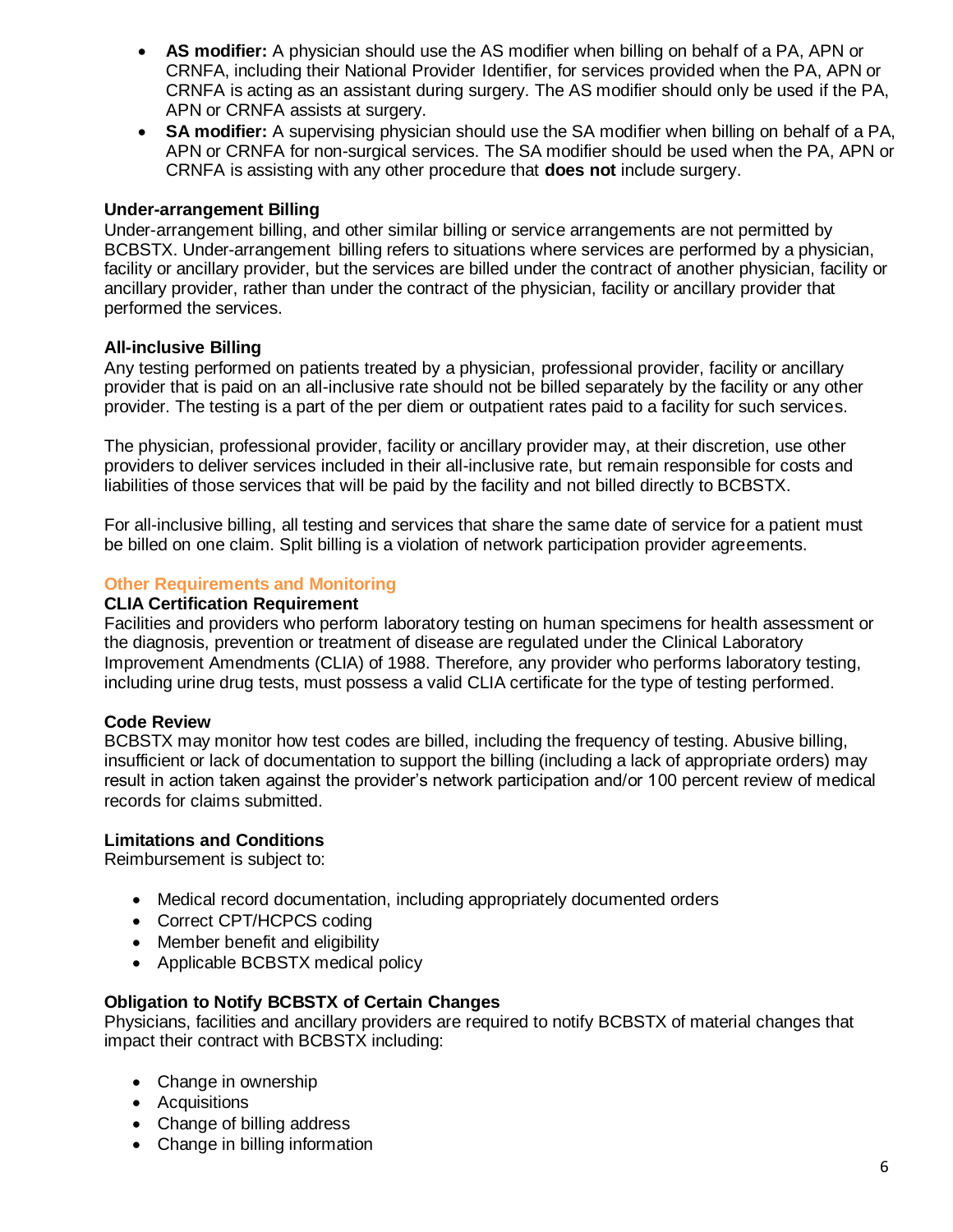• Divestitures

#### **Assignment**

As a reminder, no part of the contract with BCBSTX may be assigned or delegated by a physician, facility or ancillary provider without the express written consent of both BCBSTX and the contracted provider.

If you have any questions or if you need additional information, please contact your BCBSTX Network [Management Representative.](https://www.bcbstx.com/provider/contact_us.html)

---------------------------------------------------------------------

# **New ClaimsXtenTM Rules to Be Implemented Soon**

Beginning on Sept. 18, 2017, Blue Cross and Blue Shield of Texas (BCBSTX) will implement four new rules to the ClaimsXten software database:

- **1. Add-on Without Base Code**  This rule will identify claim lines containing a CPT/HCPCS add-on code billed without the presence of one or more related primary service/base procedure codes. According to the American Medical Association (AMA), "add-on codes are always performed in addition to the primary service/procedure, and must never be reported as a stand-alone code."
- **2. Global Component Billing** This rule will identify procedure codes that have components (professional and technical) to prevent overpayment for either the professional or technical components, or the global procedure. The rule will also identify when duplicate submissions occur for the total global procedure or its components across different providers
- **3. Duplicate Component Billing**  This rule identifies when a professional or technical component of a procedure is submitted and the same global procedure was previously submitted by the same provider ID for the same member for the same date of service.
- *4.* **New Patient Code for Established Patient** This rule identifies claim lines containing new patient procedure codes submitted for established patients. According to the AMA, "A new patient is one who has not received any professional services from the physician or another physician of the same specialty who belongs to the same group practice, within the last three years."

Similar guidance is provided by the Centers for Medicare and Medicaid Services: According to Pub 100-04, Medicare Claims Processing Manual Ch. 12, Physicians/Non-Physicians Practitioners, Section 30.6.7, Subsection A, "Medicare interpret the phrase 'new patient' to mean a patient who has not received any professional services, i.e., E/M service or other face-to-face service (e.g., surgical procedure) from the physician or physician group practice (same physician specialty) within the previous three years."

For more details regarding ClaimsXten, including answers to frequently asked questions, refer to the  $C$ lear Claim Connection<sup>TM</sup> page on the BCBSTX provider website. Information will be published in upcoming issues of *[Blue Review](https://www.bcbstx.com/provider/news/bluereview.html)*.

*Checks of eligibility and/or benefit information are not a guarantee of payment. Benefits will be determined once a claim is received and will be based upon, among other things, the member's eligibility and the terms of the member's certificate of coverage applicable on the date services were rendered.*

*ClaimsXten and Clear Claim Connection are trademarks of McKesson Information Solutions, Inc., an independent third party vendor that is solely responsible for its products and services.*

*CPT copyright 2017 American Medical Association (AMA). All rights reserved. CPT is a registered trademark of the AMA.*

---------------------------------------------------------------------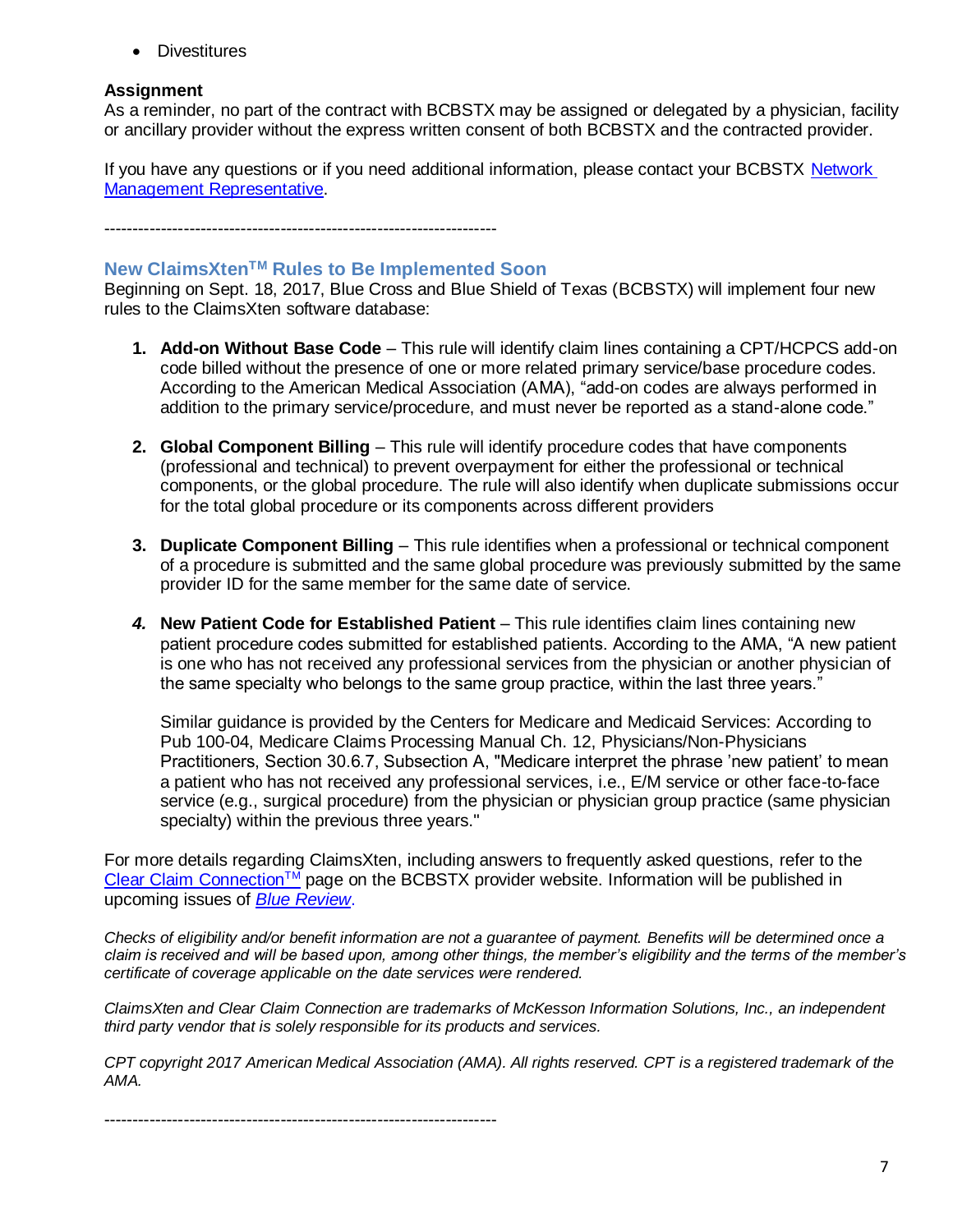# **New EFT and ERA Information Available Online**

Blue Cross and Blue Shield of Texas (BCBSTX) recently updated the Electronic Funds Transfer (EFT)/Electronic Remittance Advice (ERA) page on BCBSTX's provider website. This page focuses on electronic transactions that may increase administrative efficiencies for your office, while also making it easier for you to conduct business with BCBSTX.

Recent enhancements to the EFT/ERA page include resources to help you learn more about EFT and ERA. In addition to new EFT and ERA Online Enrollment Tip Sheets, the page includes links to updated EFT and ERA 835 Companion Guides and other pertinent information.

Electronic options offer health care providers a more efficient alternative to the traditional paper methods. Providers are encouraged to enroll for EFT and ERA through the AvailityTM Web Portal, which also allows users to make any necessary set-up changes online. Once an organization is enrolled for ERA, providers and billing services also gain access to the [Availity Remittance Viewer](https://www.bcbstx.com/provider/tools/remittance_viewer_webinars.html). This tool allows users to search, view, save and print remittance information, even if the ERA is delivered to a vendor and/or clearinghouse other than Availity.

Online EFT and ERA enrollment is available to registered Availity users. To register for Availity, simply go to [availity.com](https://www.availity.com/) and sign up today. There is no cost to register to become an Availity user.

For providers who are unable to access Availity to complete the online EFT and ERA enrollment process, paper EFT and ERA enrollment forms are available in the Education and Reference Center/Forms section on BCBSTX's provider website.

We encourage you to visit the [EFT/ERA](https://www.bcbstx.com/provider/claims/era.html) page in the [Claims and Eligibility](https://www.bcbstx.com/provider/claims/index.html) section of our provider [website](https://www.bcbstx.com/provider/) for additional information on electronic options. For assistance with EFT and ERA enrollment through Availity, or to learn more about how to use the remittance viewer tool, contact a BCBSTX Provider Education Consultant at [ECommerceHotline@bcbsil.com](https://www.bcbsil.com/provider/claims/electronic_commerce.html) or 800-746-4614.

*Availity is a trademark of Availity, LLC, a separate company that operates a health information network to provide electronic information exchange services to medical professionals. Availity provides administrative services to BCBSTX. BCBSTX makes no endorsement, representations or warranties regarding any products or services offered by third party vendors such as Availity. If you have any questions about the products or services offered by such vendors, you should contact the vendor(s) directly.*

---------------------------------------------------------------------

#### **EFT and ERA Update for Non-contracted Blue Cross Medicare Advantage Plan Providers**

Effective July 24, 2017, if you are contracted with Blue Cross and Blue Shield of Texas (BCBSTX) and have enrolled to receive Electronic Funds Transfer (EFT) and Electronic Remittance Advice (ERA) files from BCBSTX, then you will begin receiving EFTs and ERAs for Blue Cross Medicare Advantage (PPO)SM and Blue Cross Medicare Advantage (HMO)SM member claims. This applies even if you are not participating in a Blue Cross Medicare Advantage provider network. Specifically, this information applies to claims submitted for any of the following BCBSTX government program members:

- Blue Cross Medicare Advantage (PPO) (MA PPO)
- Blue Cross Medicare Advantage (HMO) (MA HMO)

This notice provides an update to a [March 2017 announcement](https://www.bcbstx.com/provider/news/2017_03_10.html) that specified delivery of paper checks and provider claim summaries to non-contracted government program providers. Please continue watching the [News and Updates](https://www.bcbstx.com/provider/news/index.html) section on BCBSTX's [provider website](https://www.bcbstx.com/provider/) and the [Blue Review](https://www.bcbstx.com/provider/news/bluereview.html) newsletter for additional information.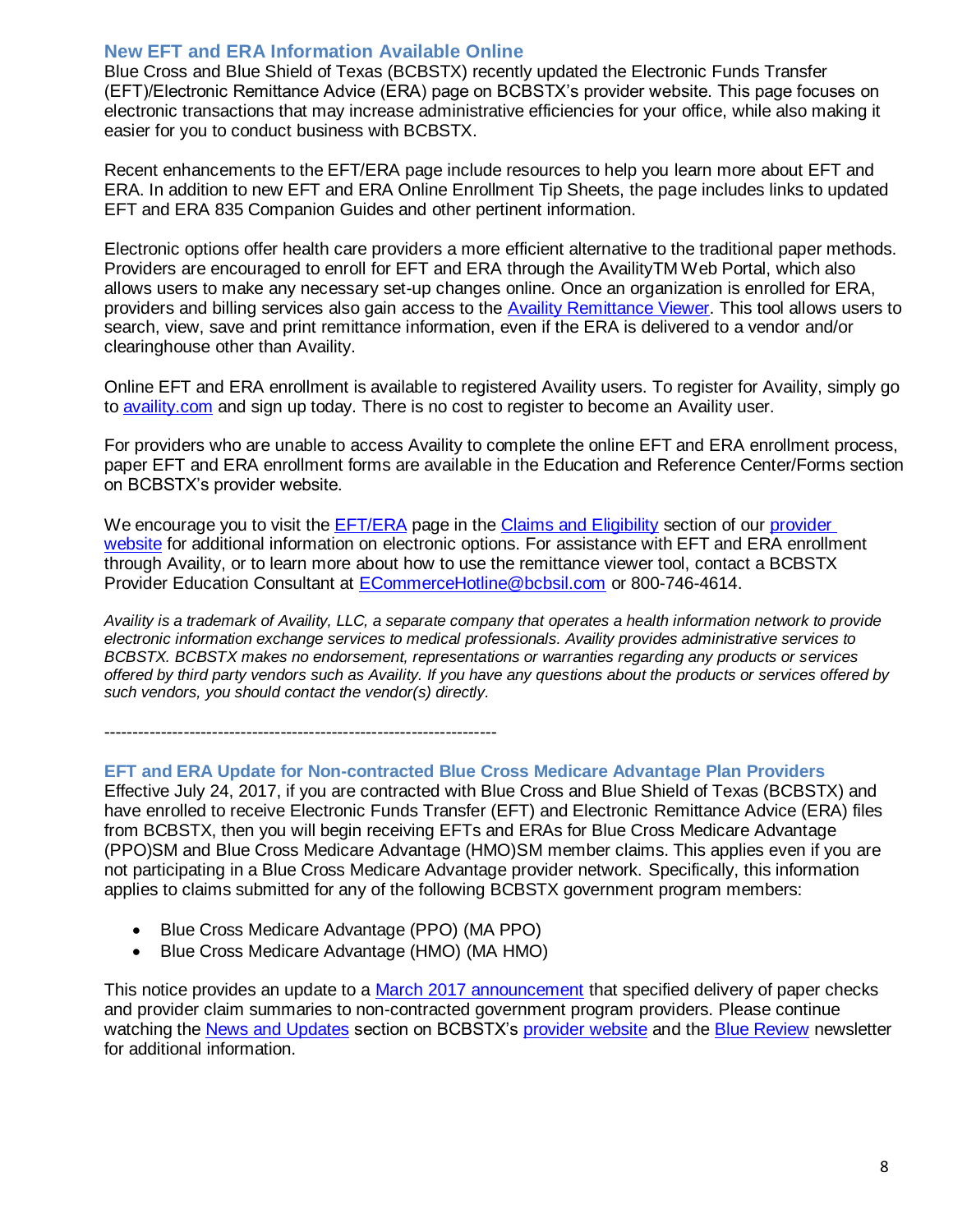# **EFT and ERA Enrollment**

If you are not currently enrolled to receive EFT or ERA from BCBSTX, we encourage you to enroll online through the AvailityTM [Web Portal,](https://www.availity.com/) which also permits users to make any necessary set-up changes online, at no cost. To learn more about EFT and ERA enrollment, visit the [EFT/ERA page](https://www.bcbstx.com/provider/claims/era.html) on BCBSTX's [provider website.](https://www.bcbstx.com/provider/)

If you have questions or need assistance with EFT and ERA enrollment through Availity, contact a BCBSTX Provider Education Consultant at [ECommerceHotline@bcbsil.com](https://www.bcbsil.com/provider/claims/electronic_commerce.html) or 800-746-4614.

*Availity is a trademark of Availity, LLC, a separate company that operates a health information network to provide electronic information exchange services to medical professionals. Availity provides administrative services to BCBSTX. BCBSTX makes no endorsement, representations or warranties regarding any products or services offered by third party vendors such as Availity. If you have any questions about the products or services offered by such vendors, you should contact the vendor(s) directly.*

# **Education & Reference**

## **Video: TMA PracticeEdge – A Year in Review**

---------------------------------------------------------------------



[Watch this video](https://www.youtube.com/watch?v=2kFgu9FlKq4&feature=youtu.be) that looks back at the first year of TMA PracticeEdge, LLC a joint venture between BCBSTX and the Texas Medical Association (TMA), which has helped Texas maintain a strong base of independent physicians in high-functioning practices. Dr. Dan McCoy, President of BCBSTX, interviews an employee to gain insights into the program. You can view this and other videos on the [Blue Promise blog,](https://connect.bcbstx.com/in-the-community/m/bluepromise) which aims to address complicated health issues with candid conversations from subject matter experts.

---------------------------------------------------------------------

# **Clinical Resources**

#### **Where Data Flows, Improvements are Bound to Follow**

Payers and providers are increasingly collaborating to share clinical and claims data, with the shared goal of working to improve health outcomes and better manage the overall cost of care to consumers.

One of the main goals of Blue Cross and Blue Shield of Texas (BCBSTX) is to help our members – your patients – have access to quality, affordable health care. Access to data and analytics in a way that helps transform data into actionable insights plays a role in meeting this goal and helps drive value-based outcomes. Secure and timely information exchange across health system stakeholders regardless of geography, point of care or type of information system used enables better care connections and more informed diagnostic and treatment decisions.

BCBSTX has launched a multi-pronged, multi-year effort to put quality, provider performance and member clinical data within easy reach of providers electronically 24/7. Our endeavors are bringing technology experts, data scientists, health care quality professionals and select participating providers together to create and fine-tune new and sophisticated tools and systems.

# **Three Synergistic Data Solutions to Improve Quality of Care**

1. We are now in the pilot stage of offering new, strategic reporting of providers' own practice data, called **Provider and Network Decision Analytics**<sup>SM</sup>. This tool will provide a more comprehensive evaluation of providers' cost efficiency performance and treatment pattern differences compared to their peers within the network of independently contracted providers, using claims data from our members. We are currently evaluating the process to make adjustments before we deliver this insightful reporting tool in the near future. One goal of the tool is to help you and other providers learn from each other and leverage each other's individual strengths, while gaining insights into successful practices of others.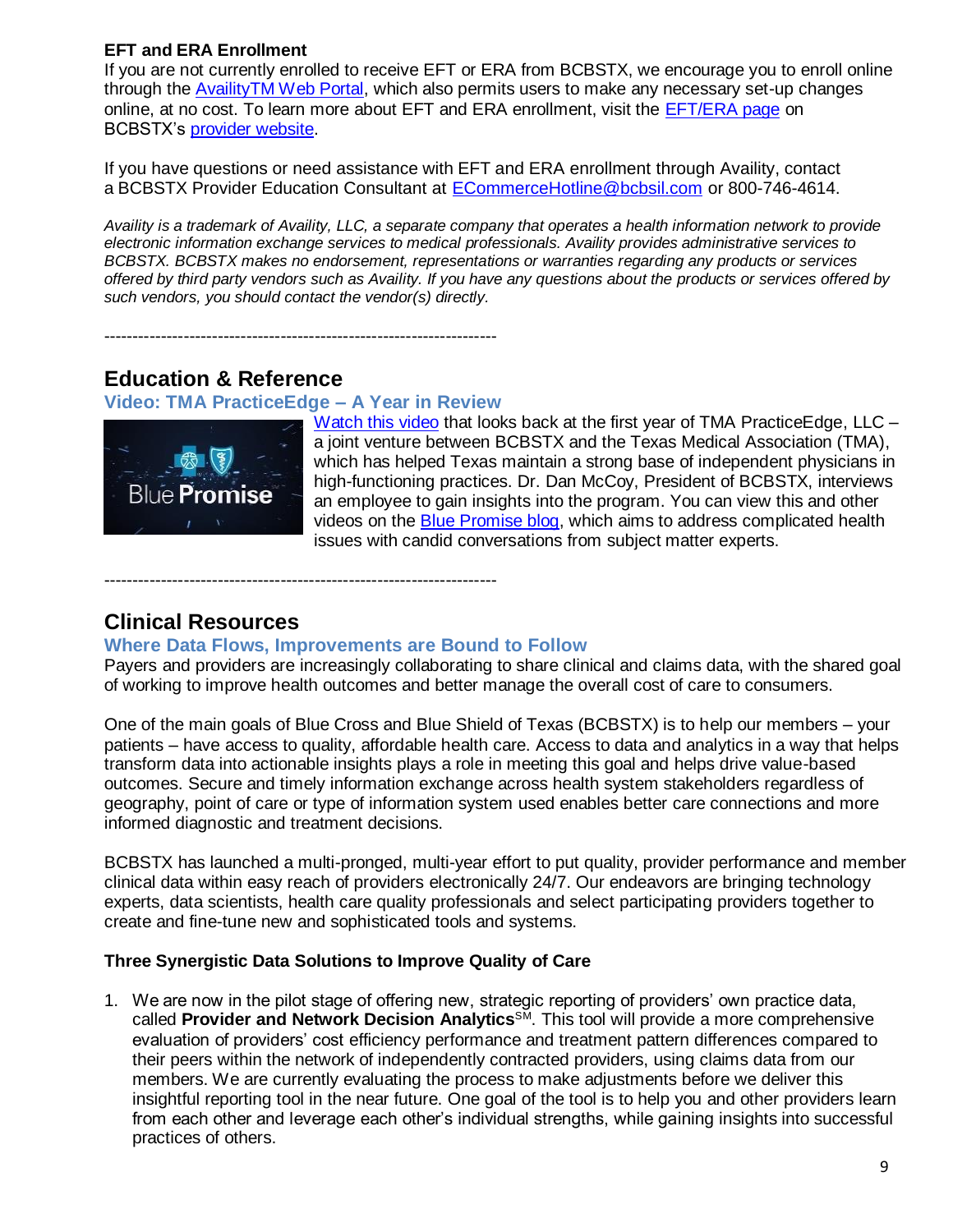## **This tool will enable you to:**

- View how your relative cost performance derived from episodes of care (such as treatments for appendicitis or osteoarthritis) compares to the performance of similar providers in your area.
- See additional reporting to demonstrate provider-to-provider relationships through shared patient analysis as teams of providers naturally form working relationships.
- Understand how care given by providers you share patients with affects the total cost of care for your patients.
- Compare how services you provide your patients varies from some of your peers and how those peers may treat patients with similar conditions.
- Identify actions you can take that may have a positive impact on your patients' health and help reduce their out-of-pocket costs.

We believe access to this type of data can drive both value and quality enhancements.

- 2. For quality measurement and reporting, we are introducing **Electronic Quality Intelligence for Providers**<sup>SM</sup>. Our new care quality reporting tool is designed to enable providers to view their quality performance against various standardized performance measures across their entire BCBSTX patient population. It seeks to deliver timely information about patient care and risk gaps. Quality performance can be viewed at various levels: by organization, plan type and individual provider. Filters that are envisioned for this program will enable providers to view their quality performance by medical condition, patient gender and/or age range, or individual patient. These reports are meant to:
	- Enable providers to better monitor their quality performance and attend to potential gaps in care more quickly.
	- Support the development of scalable quality improvement programs that are more responsive to priority quality performance trends.
	- Better inform care teams and practice leadership decision making.

This project is currently being reviewed by a select audience. The new tool is rolling out in waves, with a broader implementation in the near future, including plans to add physician/specialist reporting. Ultimately, it will also be offered to facilities to aid in their accreditation and quality reporting requirements.

3. Our **Clinical Data Exchange** solution creates a bi-directional flow of information between BCBSTX and independently contracted participating providers. We are advancing a series of services to exchange clinical information electronically, 24/7. Special focus has been placed on developing secure data exchange capabilities that are readily accessible and easily incorporated within their existing workflows.

This effort builds channels and capabilities to enhance the exchange of key clinical data categories. Providers and BCBSTX rely on this data to make more informed decisions and improve operations. Our data exchange solution will make it easier and quicker for providers to access member health summary data at the site of care. Additionally, submitting what BCBSTX needs for health plan operations will be easier and quicker, such as claims processing, precertification reviews, health care management, risk adjustment applications and quality improvement initiatives.

BCBSTX anticipates introducing the clinical data solution in the months ahead.

We are committed to becoming your payer of choice by making it easier to do business with us. We know we can work together to enhance the care our members receive and help them better afford the care they need. Together, we can make the health system work better for all stakeholders.

Keep reading future issues of *[Blue Review](https://www.bcbstx.com/provider/news/bluereview.html)* to find out what's new with this initiative.